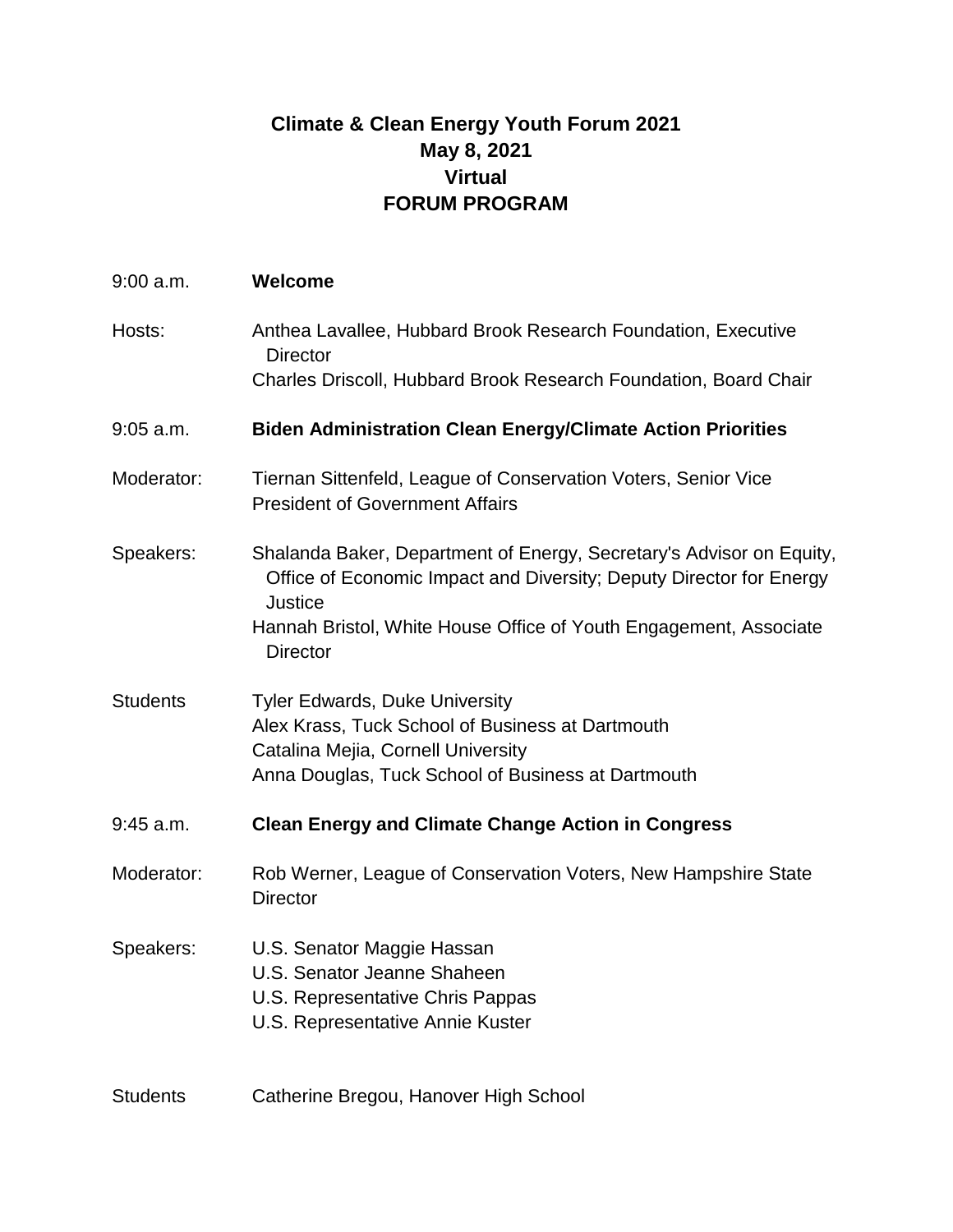Jacob Gehrung, Resilient Buildings Group Caitlyn Hatzell, Antioch University Bea Burack, Phillips Exeter Academy

| 10:30        | <b>Climate Futures for Transportation &amp; Offshore Wind</b>                                                                                                                                                                                            |
|--------------|----------------------------------------------------------------------------------------------------------------------------------------------------------------------------------------------------------------------------------------------------------|
| Moderator:   | Brianna Brand Fiorillo, Clean Energy NH, Senior Program Director                                                                                                                                                                                         |
| Speakers:    | Elizabeth Turnbull Henry, Environmental League of Massachusetts,<br>President<br>Alli Gold Roberts, Ceres, Inc., Director, State Policy<br>Florence Chen, Department of Transportation, Office of the Secretary,<br><b>Special Assistant for Policy</b>  |
| Students:    | Elisabeth Sum, Tuck School of Business at Dartmouth<br>Qasim Mehdi, Syracuse University<br>Hannah Saltman, Tuck School of Business at Dartmouth                                                                                                          |
| $11:10$ a.m. | <b>Concurrent Breakout Sessions</b>                                                                                                                                                                                                                      |
| Moderator    | 1. Launching a Climate and Clean Energy Career<br>April Salas, Executive Director, Revers Center for Energy, Tuck School<br>of Business at Dartmouth                                                                                                     |
| Experts:     | Robin Tindall, Environmental Stewardship Team Leader, Hypertherm<br>Dan Weeks, Director of Market Development, ReVision Energy<br>Kevin Yuan, Innovation and Sustainability Manager, Nike<br>Merritt Patridge, Director of External Affairs, Lyme Timber |
| Students:    | Bridget McCarthy, Tuck School of Business at Dartmouth<br>Nate Smith, Tuck School of Business at Dartmouth<br>Stylianos Chasapopoulos, Tuck School of Business at Dartmouth                                                                              |
|              | 2. Environmental Science - Nature-Based Climate Solutions<br>Moderator:<br>Anthea Lavallee, Executive Director, Hubbard Brook<br><b>Research Foundation</b>                                                                                              |
| Experts:     | Dr. Bill Keeton, Professor of Forest Ecology, University of Vermont<br>Dr. Charles Driscoll, Professor of Environmental Systems, Syracuse<br><b>University</b>                                                                                           |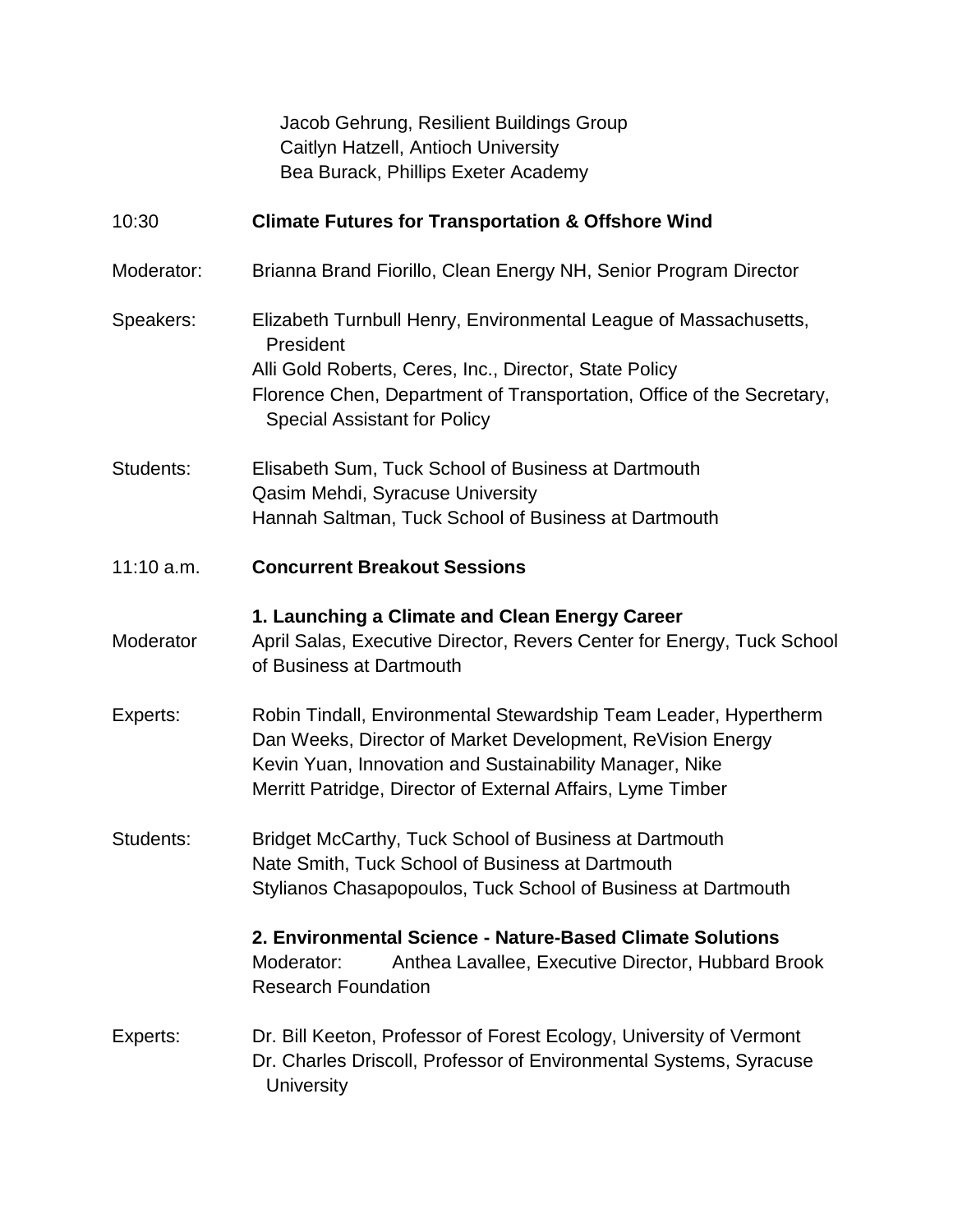|                 | Stonyfield Organic                                                                                                                                                                                                                                                                           |
|-----------------|----------------------------------------------------------------------------------------------------------------------------------------------------------------------------------------------------------------------------------------------------------------------------------------------|
|                 | Students: Stephen Peters-Collaer, University of Vermont<br>Qasim Mehjdi, Syracuse University<br>Morgan Irons, Cornell University                                                                                                                                                             |
|                 | 3. Accelerating Climate, Clean Energy, and Equity Actions in NH<br><b>Breakout</b>                                                                                                                                                                                                           |
| Moderator       | Rob Werner, NH State Director, League of Conservation Voters                                                                                                                                                                                                                                 |
| <b>Experts</b>  | Sheila Vargas, Government and Community Relations, The Nature<br><b>Conservancy NH</b>                                                                                                                                                                                                       |
|                 | Arnold Mikolo, Environmental Justice Community Advocate for NH,<br>Conservation Law Foundation; co-chair of Manchester NAACP<br>Environmental & Climate Justice Committee<br>Lisa Drake, Chair of the NHBSR Advocacy Committee; Director of<br>Sustainability Innovation, Stonyfield Organic |
| <b>Students</b> | Madison Britting, University of Connecticut<br>Jessica Lopes, Franklin Pierce University<br>Jonathan Weinberg, Whitman College<br>Kristin Thompson, Antioch University                                                                                                                       |
| 12:05 p.m.      | Lunch & Learn: Equity & Climate Justice                                                                                                                                                                                                                                                      |
| Moderator       | Dan Weeks, ReVision Energy                                                                                                                                                                                                                                                                   |
| Speaker:        | Shalanda Baker, Author of Revolutionary Power, Department of<br>Energy, Secretary's Advisor on Equity; Deputy Director for Energy<br>Justice                                                                                                                                                 |
| 12:45 p.m.      | <b>Wrap Up &amp; Thanks</b>                                                                                                                                                                                                                                                                  |
|                 | April Salas, The Tuck School of Business at Dartmouth, Revers Center<br>for Energy, Executive Director<br>Susan Kaplan, Senior Consultant and Founder, Sustainable Futures<br>Consulting                                                                                                     |

Britt Lundgren, Director of Organic and Sustainable Agriculture,